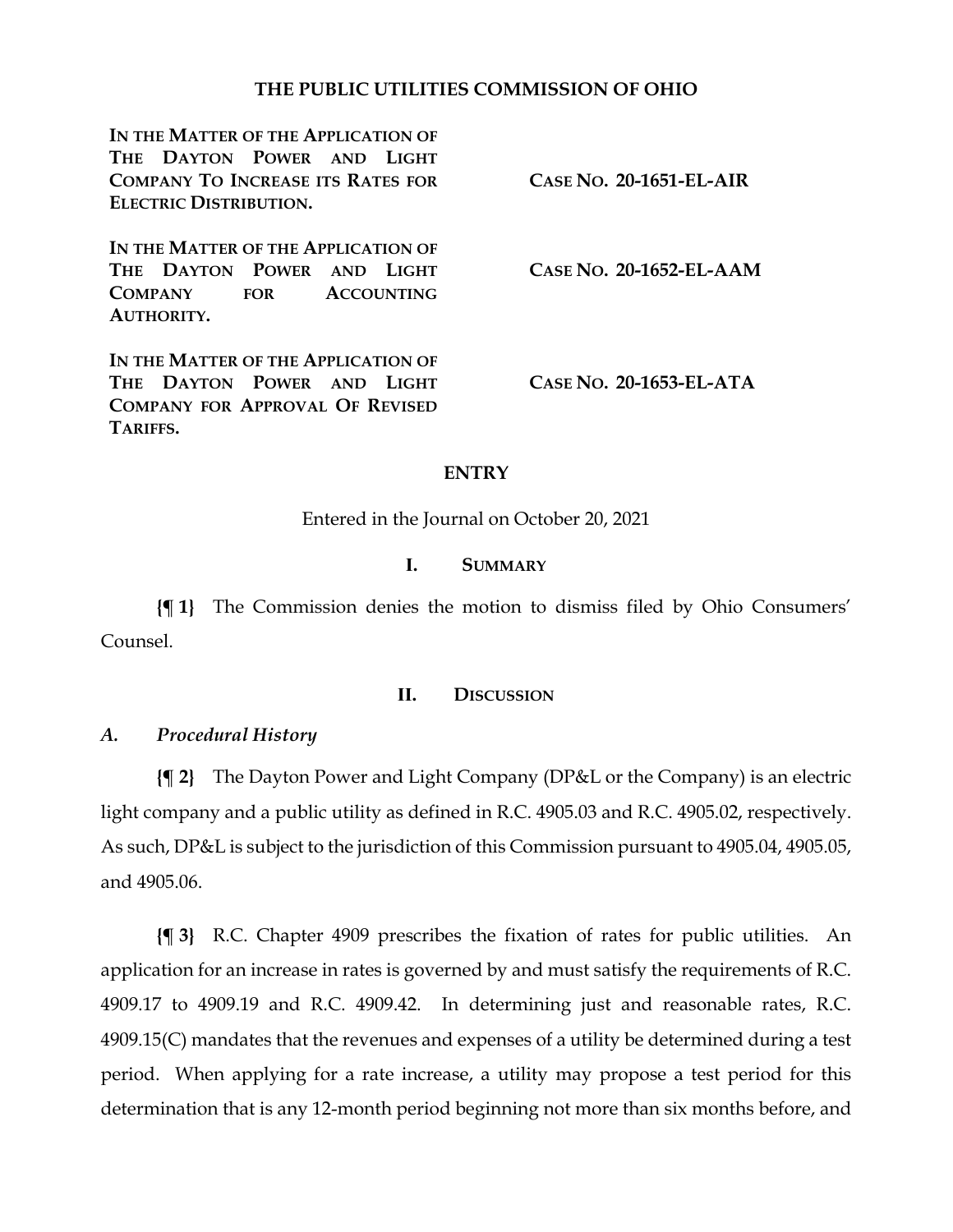not ending more than nine months after, the date the application is filed. R.C. 4909.15. Unless otherwise ordered by the Commission, the test period shall be what is proposed by the utility. *Id.* Additionally, under R.C. 4909.15(C)(2), the date certain shall not be later than the date of filing.

**{¶ 4}** On October 30, 2020, pursuant to the Standard Filing Requirements set forth in Ohio Adm.Code 4901-7-01, Appendix A (Standard Filing Requirements or SFR), DP&L filed a notice of its intent to file an application to increase its rates for electric distribution service.

**{¶ 5}** Also on October 30, 2020, the Company filed a motion to establish a test period and date certain in accordance with R.C. 4909.15(C) and Chapter II(A)(5)(a) of the Standard Filing Requirements. DP&L proposed the twelve-month period beginning June 1, 2020, and ending May 31, 2021, as the test year and June 30, 2020, as the date certain for its forthcoming application, which it intended to file on November 30, 2020. The October 30, 2020 motion also requested waivers of certain Standard Filing Requirements pursuant to Chapter II,  $(A)(4)(a)$ .

**{¶ 6}** On November 18, 2020, the Commission approved DP&L's motion to set the test period and date certain, as well as its motion for waiver of certain SFRs.

**{¶ 7}** On November 30, 2020, DP&L filed its application to increase its rates. On December 14, 2020, the Company filed direct testimony in support of its application.

**{¶ 8}** On April 7, 2021, the Commission accepted the application as of the filing date of November 30, 2020. As part of the same Entry, the Commission granted motions to intervene on behalf of Ohio Consumers' Counsel (OCC) and Ohio Partners for Affordable Energy (OPAE), as well as ten additional intervenors.

**{¶ 9}** On July 26, 2021, Staff filed its report of investigation (Staff Report).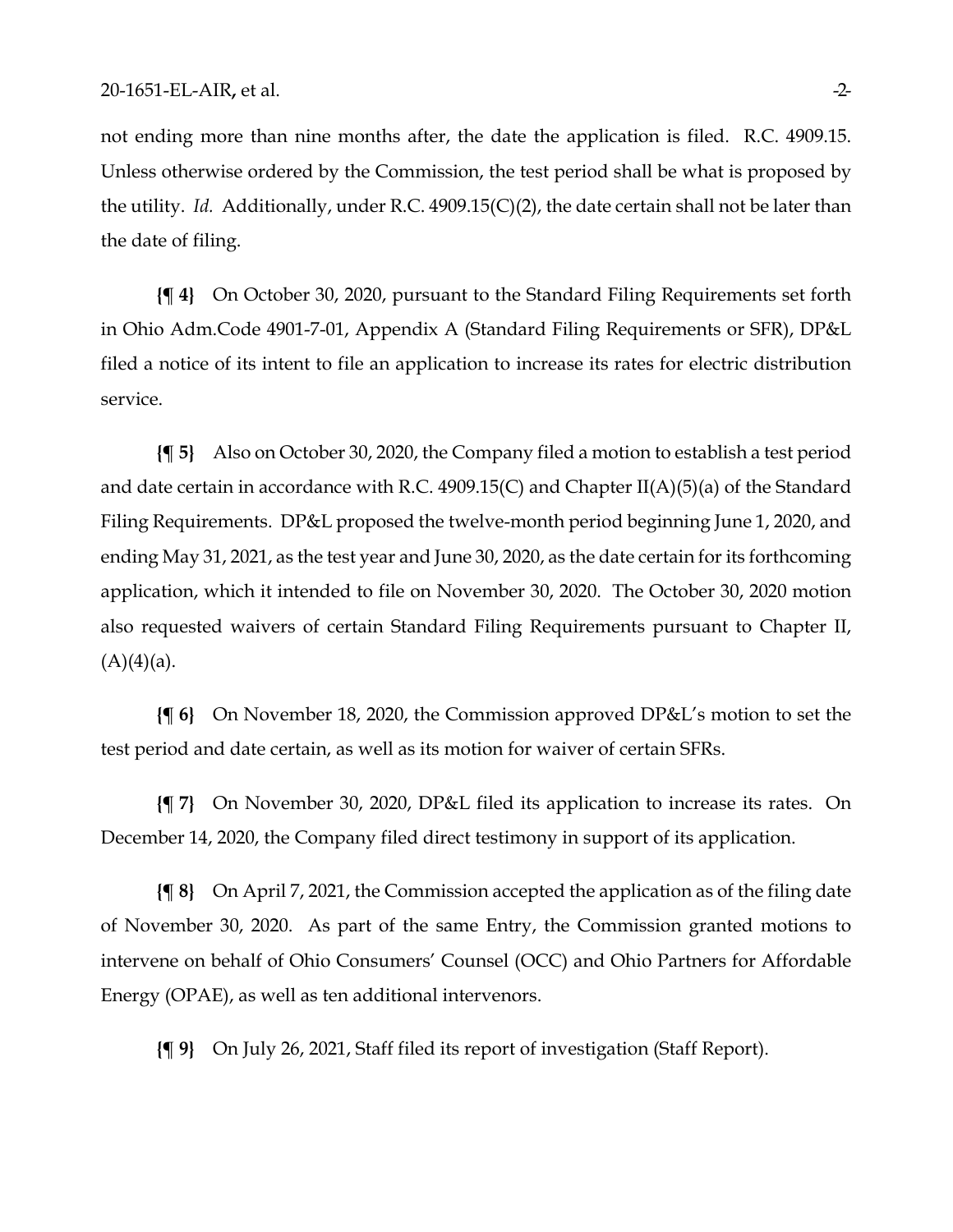**{¶ 10}** On July 30, 2021, the attorney examiner issued a procedural schedule setting forth case deadlines, including scheduling the matter for an evidentiary hearing on October 4, 2021. Pursuant to an Entry dated August 9, 2021, the attorney examiner granted a joint motion for continuance of the evidentiary hearing, resetting it for October 26, 2021.

**{¶ 11}** On August 5, 2021, OCC filed a motion to dismiss DP&L's application for a rate increase.

**{¶ 12}** On August 20, 2021, DP&L filed a memorandum in opposition to OCC's motion to dismiss.

**{¶ 13}** On August 27, 2021, OCC and OPAE filed separate replies in support of the motion to dismiss DP&L's application for a rate increase.

#### *B. Arguments of the Parties*

**{¶ 14}** In its motion to dismiss, OCC argues that the case lacks a justiciable issue because DP&L is committed to a freeze of its base rates for the duration of its operation pursuant to its first Electric Security Plan (ESP I).[1](#page-2-1) *In re Application of the Dayton Power and Light Co. for Approval of its Elec. Sec. Plan*, Case No. 08-1094-EL-SSO (*ESP I Case*); Stipulation and Recommendation at 10 (Feb. 24, 2009) (ESP I Settlement); Opinion and Order at 5, 9 (June 24, 2009). Accordingly, OCC argues that this case should be dismissed with prejudice and that the adjudication of any rate increase should not occur so long as ESP I remains in effect.[2](#page-2-0)

<span id="page-2-1"></span><sup>&</sup>lt;sup>1</sup> OCC describes that the rate freeze would enforce rates that were established pursuant to the Company's 2015 base rate case. *In re Application of The Dayton Power and Light Company for an Increase in its Electric Distribution Rates*, Case No. 15-1830-EL-AIR, Opinion and Order (Sep. 26, 2018) (*2015 Rate Case*). 2 OCC's motion explains DP&L's complex electric security plan (ESP) history, which results in the

<span id="page-2-0"></span>Company's current operation pursuant to ESP I. While DP&L disputes the legal impact of its operation pursuant to ESP I, there is no dispute as to the fact that the Company is operating pursuant to that authority. *In re Application of The Dayton Power and Light Company*, Case No. 16-395-EL-SSO, Finding and Order (Dec. 18, 2019) (approving withdrawal from ESP III); *ESP I Case*, Case No. 08-1094-EL-SSO, Second Finding and Order (approving revised tariffs with modification by the Commission) (collectively, *ESP III Withdrawal Cases*).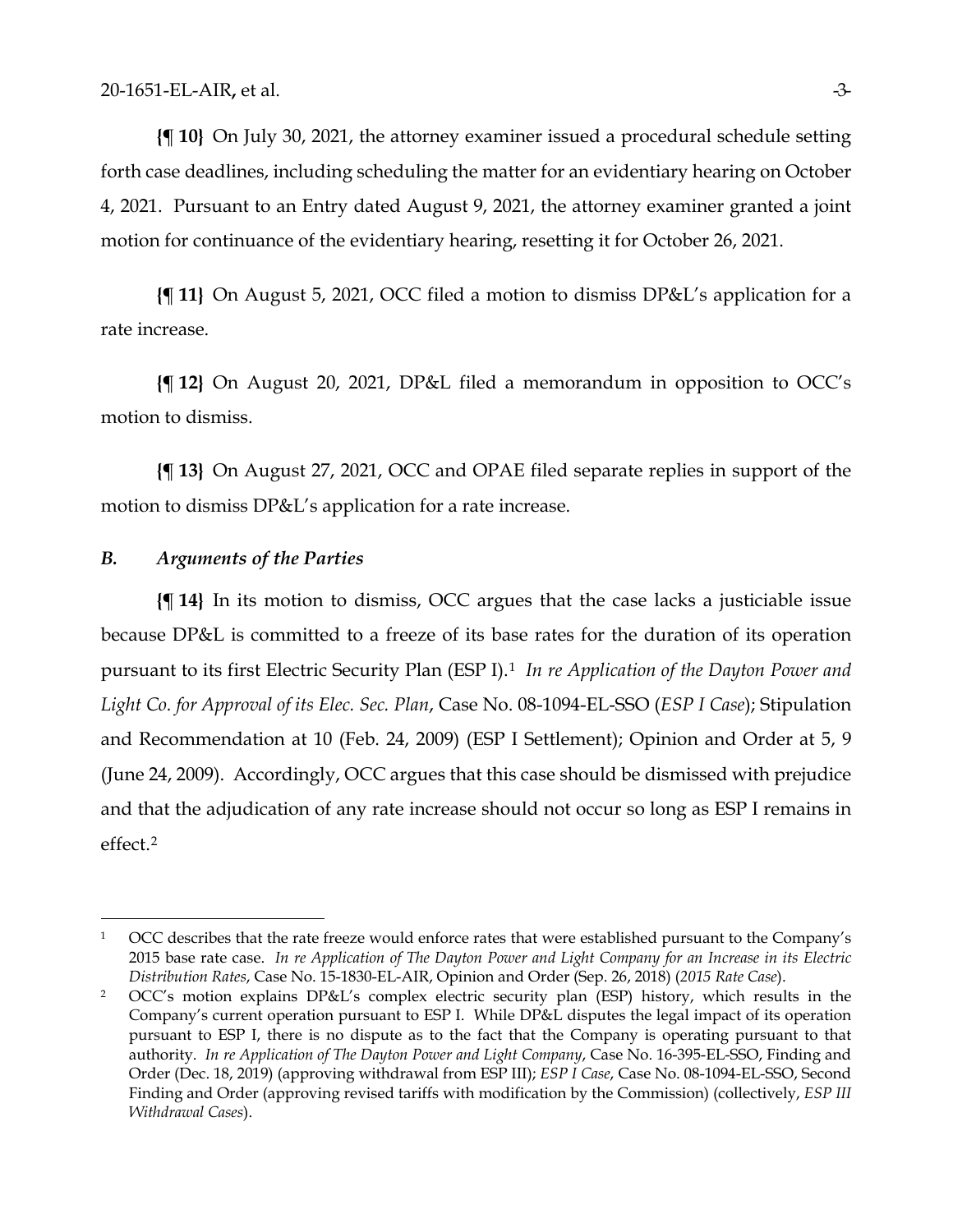**{¶ 15}** DP&L disputes OCC's claims on multiple bases. The Company claims that OCC's motion is (1) an impermissible collateral attack on DP&L's continuing operation pursuant to ESP I, which was adjudicated in *ESP III Withdrawal Cases* and (2) untimely, in that the motion should have been filed earlier in this proceeding. Further, the Company claims that OCC's actions in earlier cases result in the forfeiture of OCC's right to enforce any base rate freeze because (1) OCC did not seek to extend the freeze when the Commission, in its Entry dated December 19, 2012, extended the ESP I Settlement in *ESP I Case*, (2) OCC did not seek to reinstate the rate freeze when the Company re-implemented ESP I following the termination of ESP II[3,](#page-3-2) (3) OCC did not seek to dismiss *2015 Rate Case*, (4) OCC did not seek to reinstate the rate freeze when the Company re-implemented ESP I following the termination of ESP III, and (5) OCC argued in support of a proposed rate increase, rather than the continuing rate freeze, during the most recent *Quadrennial Review Case*[4.](#page-3-1) The Company makes further claims against enforcing the rate freeze that are independent of OCC's past litigation positions, including (1) the rate freeze was not a provision of ESP I such that it is not enforceable following the Company's return to operations pursuant to that authority, and (2) the rate freeze has been supplanted or modified by *2015 Rate Case*.

**{¶ 16}** In its reply in support of motion to dismiss, OCC maintains that the rate freeze was a part of ESP I. As such, OCC maintains that the rate freeze remains in effect pursuant to DP&L's reversion to ESP I<sup>[5](#page-3-0)</sup> and that none of OCC's actions in subsequent cases can serve as a barrier to the Commission's obligation to enforce the rate freeze. Further, OCC defends its actions in ancillary cases claiming that they are not inconsistent with, nor a barrier to, its

<span id="page-3-2"></span><sup>3</sup> *In re Application of The Dayton Power and Light Co. for Approval of its Elec. Sec. Plan,* Case No. 12-426-EL-SSO, Finding and Order (Aug. 26, 2016).

<span id="page-3-1"></span><sup>4</sup> *In re the Application of The Dayton Power and Light Co. for a Finding that its Current Elec. Sec. Plan Passes the Significantly Excessive Earnings Test and More Favorable in the Aggregate Test in R.C. 4928.143(E)*, Case No. 20-680-EL-UNC.

<span id="page-3-0"></span><sup>&</sup>lt;sup>5</sup> OCC cites to four instances where the rate freeze was affirmed over the past nine years, including (1) its continuation when ESP I was extended beyond its December 31, 2012 expiration date, (2) its reinstatement when DP&L withdrew ESP II and returned to ESP I, (3) its continuation during the implementation of *2015 Rate Case*, and (4) its reinstatement when DP&L withdrew from ESP III and returned to ESP I.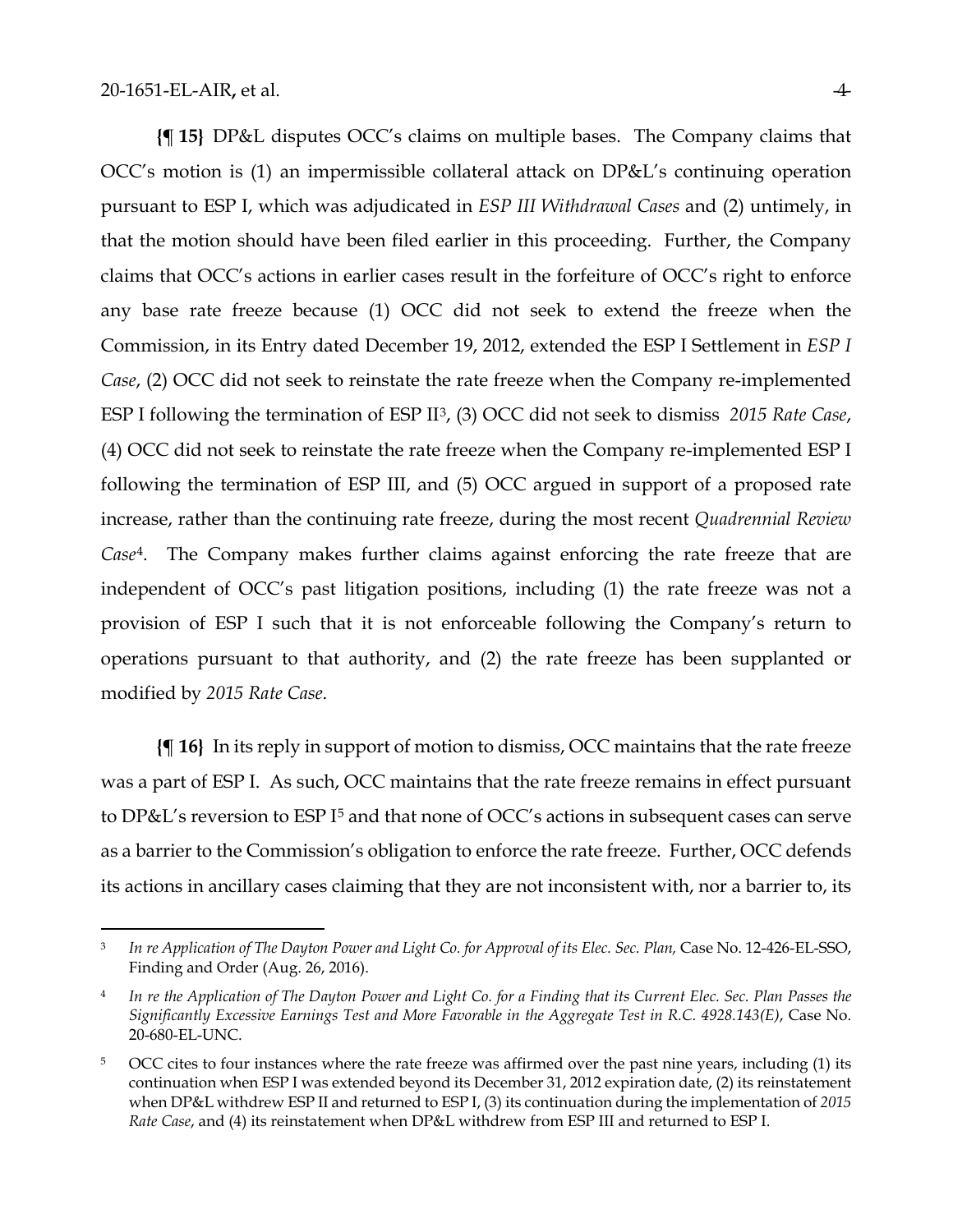position in the current case. OCC also argues that its motion to dismiss (1) is not a collateral attack on ESP I, and (2) was timely filed.

**{¶ 17}** In its reply in support of motion to dismiss, OPAE joins OCC in claiming that the motion is timely because it was filed before any responsive pleading was due in this case. Further, OPAE argues that OCC's motion is not a collateral attack on *ESP I Case* because OCC, as a party to the stipulation in that case, has a continuing right to act to enforce the terms of the stipulation that has been resuscitated by DP&L's actions to revert to ESP I. OPAE further claims that the rate freeze was a term in ESP I that remains in effect regardless of the intervening *2015 Rate Case*.

#### *C. Discussion*

**{¶ 18}** The Commission denies OCC's motion to dismiss, finding that DP&L's application to increase rates presents a justiciable issue. The Commission further finds that the arguments raised in the motion to dismiss relating to DP&L's ability to implement any rate increase should be adjudicated, rather than dismissed, in this case.

**{¶ 19}** Initially, the Commission appreciates the need for OCC to file the motion to dismiss in this proceeding in order to preclude any potential waiver of the issues raised in the motion. *City of Parma v. Pub. Util. Comm.*, 86 Ohio St. 3d 144, 148, 712 N.E.2d 724 (1999) ("By failing to raise an objection until the filing of an application for rehearing, Parma deprived the commission of an opportunity to redress any injury or prejudice that may have occurred"). *See also Ohio Consumers' Counsel v. Pub. Util. Comm.,* 127 Ohio St.3d 524, 941 N.E.2d 757, 2010-Ohio-6239 at ¶ 18 (Failure to challenge allegedly defective public notice at an earlier juncture constituted a forfeiture of the objection because it deprived the Commission of an opportunity to cure any error when it reasonably could have.).

**{¶ 20}** Nevertheless, the Commission finds that the motion to dismiss should be denied. Assuming, without deciding, that OCC is correct that DP&L's distribution rates should be frozen at current rates as a term, condition or charge of ESP I, we find that DP&L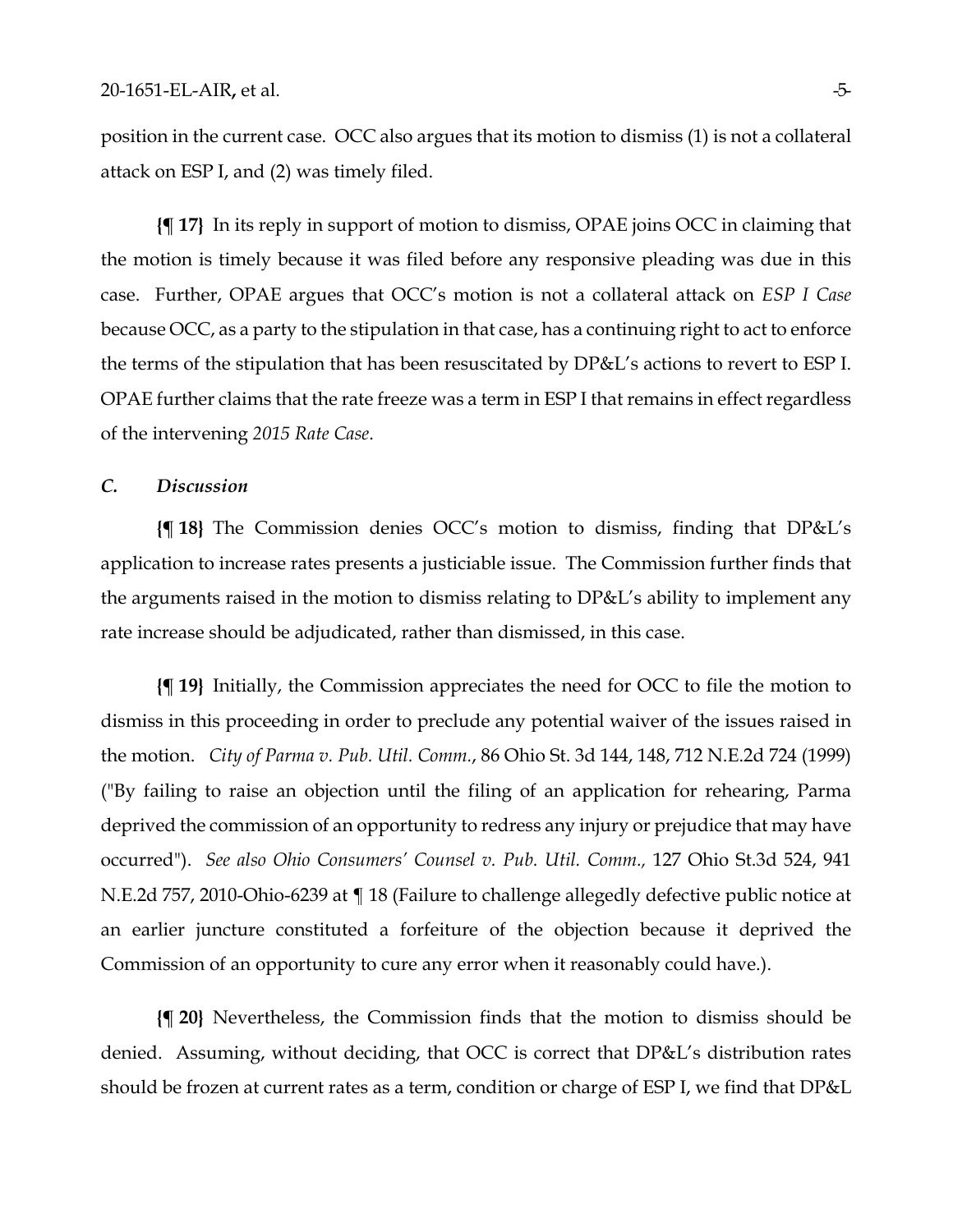is not precluded from filing an application for an increase in rates according to the plain language of the ESP I Settlement, which provides that "DP&L's distribution base rates will be frozen through December 31, 2012." The ESP I Settlement does not bar DP&L from filing a distribution rate case in order to prepare for implementing the rates at the conclusion of the rate freeze. Obviously, judicial economy would disfavor the Commission's consideration of a rate application that is grossly premature. But here, we conclude that the timing of the application is such that consideration of the Company's rates is now reasonable, specifically noting that the application was, by the terms of the stipulation in *2015 Rate Case*, required to be filed by October 31, 2022. *2015 Rate Case*, Stipulation and Recommendation (June 18, 2018) at 7. Accordingly, we conclude that this case is ripe for consideration in spite of the fact that implementation of any rate changes in the case may, subject to the remaining outstanding legal arguments of the parties, be stayed as part of our determination in this case.

**{¶ 21}** In further support of our determination, we also note that this outcome is consistent with the statutory directive concerning the adjudication of rate case applications. R.C. 4909.19 sets forth in detail the process to be followed in adjudicating a rate application, including requiring the filing of objections within 30 days after the filing of a Staff Report. The statute provides for the adjudication of only issues that are raised in objections to the Staff Report. We find that the prescriptive statutory language is instructive as to our consideration of a motion to dismiss a rate case, noting that (1) the filing of the Staff Report is a significant threshold in the case, which occurs after substantial resources have been invested in the detailed review and consideration of the technical aspects of the rate application, and (2) allowing consideration of filings other than Staff Report objections could allow a party to evade the statutory deadline for objections by raising new issues in the motion that were not contained in the objections. Here, the Staff Report was filed in this case on July 26, 2021, and the motion to dismiss was filed on August 5, 2021. Accordingly, we find that a motion to dismiss is improper and should be denied.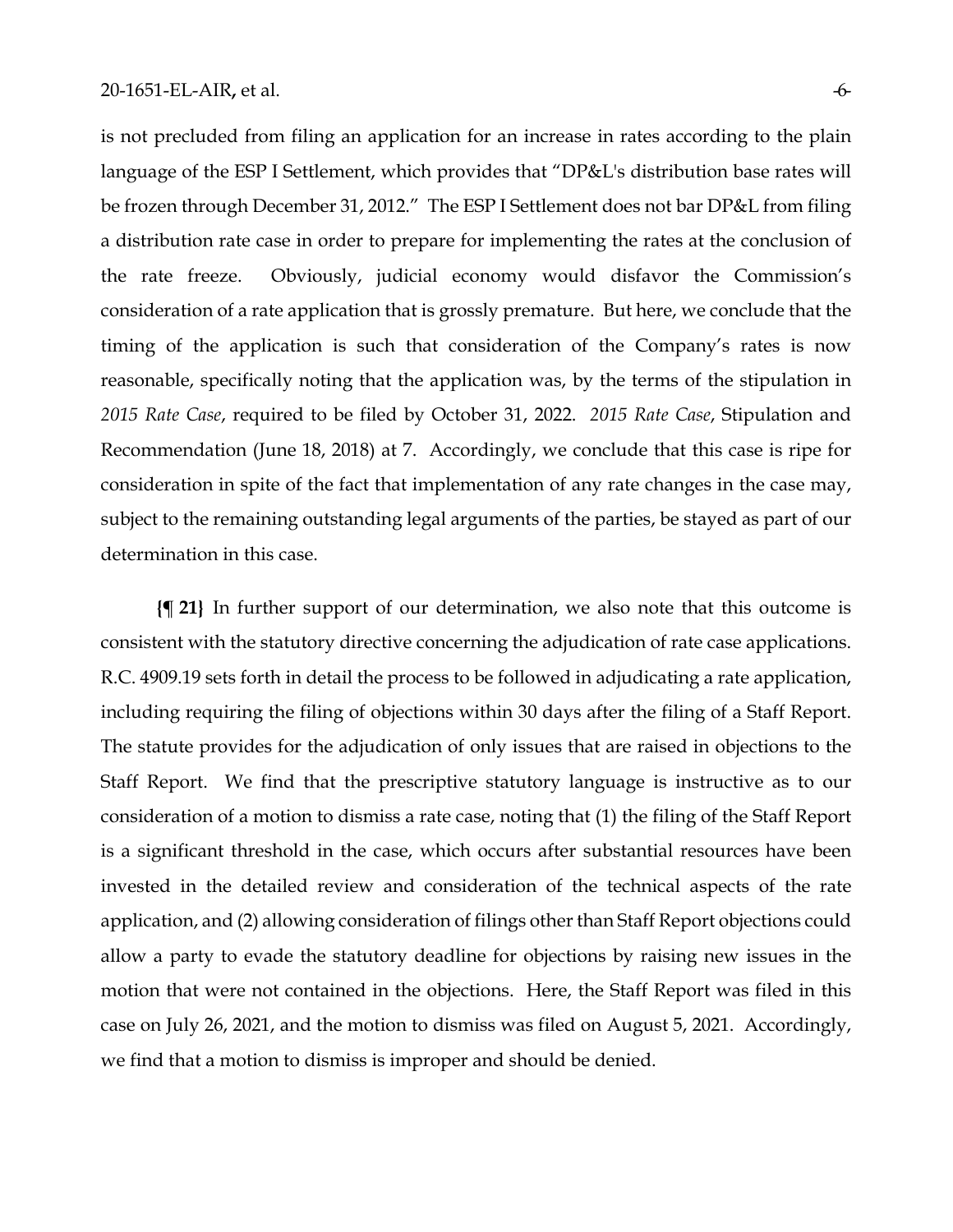**{¶ 22}** Therefore, assuming, without deciding, that OCC is correct that DP&L's distribution rates should be frozen at current rates, dismissal of the application would not be the appropriate remedy. DP&L is still entitled, pursuant to the terms of the ESP I Settlement, to file and prosecute the distribution rate case. DP&L may not be able to implement the rates established in this proceeding during ESP I, but we need not address that question at this point in the proceeding.

#### **III. ORDER**

**{¶ 23}** It is, therefore,

**{¶ 24}** ORDERED, That the motion to dismiss filed by OCC be denied. It is, further,

**{¶ 25}** ORDERED, That a copy of this Entry be served upon all parties of record.

COMMISSIONERS: *Approving:*  Jenifer French, Chair M. Beth Trombold Lawrence K. Friedeman Daniel R. Conway Dennis P. Deters

MLW/hac